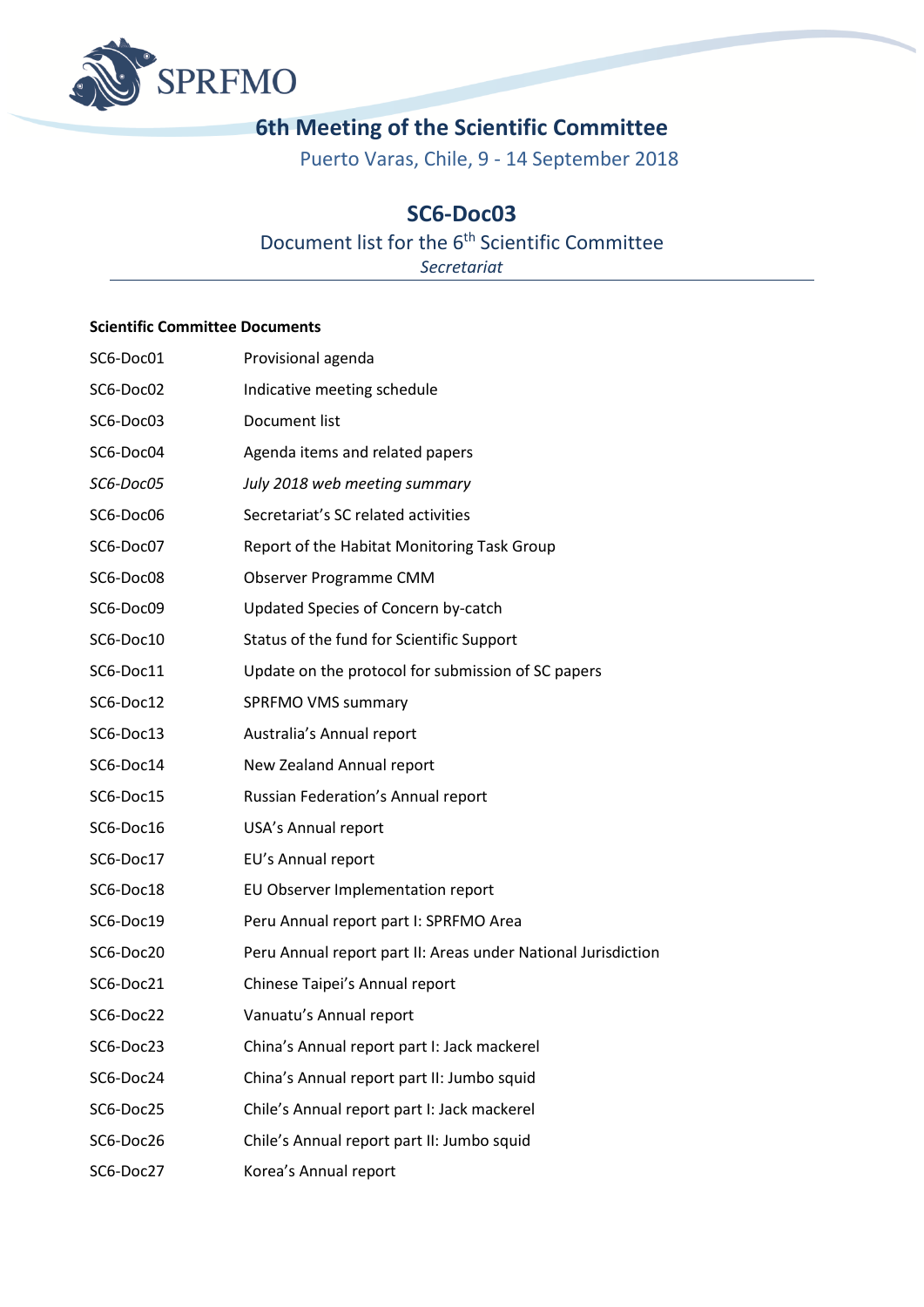|           | 10-Aug-18 |                                                                              | SC6-Doc03 |
|-----------|-----------|------------------------------------------------------------------------------|-----------|
| SC6-Doc28 |           | SPRFMO and FIRMs                                                             |           |
| SC6-Doc29 |           | ACAP seabird bycatch indicators, data needs, methodological approaches etc   |           |
| SC6-Doc30 |           | Cost-quality trade-offs in observer coverage for capture estimates in SPRFMO |           |
| SC6-Doc31 |           | Estimates of potential seabird captures in SPRFMO jig fisheries              |           |
| SC6-Doc32 |           | Proposals for a new CMM to provide for scientific sampling or fishing        |           |
| SC6-Doc33 |           | SPRFMO and the ABNJ project                                                  |           |

### **Jack Mackerel Working Group**

| SC6-JM01 | T. murphyi catch history and predicted 2018 catches (Annex 1)         |
|----------|-----------------------------------------------------------------------|
| SC6-JM02 | Spatio-temporal dynamics of the CJM fishery in Central-southern Chile |
| SC6-JM03 | PFA self-sampling report for SPFRMO, 2015-2018                        |
| SC6-JM04 | Comparison of PFA self-sampling with EU Observer data                 |
| SC6-JM05 | Standardized Jack mackerel CPUE for the offshore fleet                |

### **Deepwater Working Group**

| SC6-DW01 | Cook Islands Fisheries Operational plan for an Exploratory Potting Fishery      |
|----------|---------------------------------------------------------------------------------|
| SC6-DW02 | European Union's proposal for an Exploratory Toothfish Fishery                  |
| SC6-DW03 | New Zealand's proposal for an Exploratory Toothfish Fishery                     |
| SC6-DW04 | Data management for exploratory fisheries                                       |
| SC6-DW05 | Design of Acoustic surveys and sampling for Orange roughy stock assessments     |
| SC6-DW06 | Interim categorisation of SPRFMO species into the Tiered Assessment Framework   |
| SC6-DW07 | Update on progress on PSA and SAFE ecological assessment for secondary Teleosts |
| SC6-DW08 | Quantitative risk assessment for Deepwater Sharks caught in SPRFMO fisheries    |
| SC6-DW09 | Methods for deriving thresholds for VME encounter protocols for SPRFMO          |
| SC6-DW10 | Yet to be submitted                                                             |
| SC6-DW11 | Methods for designing spatial management areas using outputs from Zonation      |
| SC6-DW12 | Scientific underpinnings of proposals for a revised bottom fishing CMM          |
| SC6-DW13 | Review of the current SPRFMO Bottom Fishery Impact Assessment Standard          |
| SC6-DW14 | Review of Benthic sampling and bycatch data, including VME Taxa, in SPRFMO      |